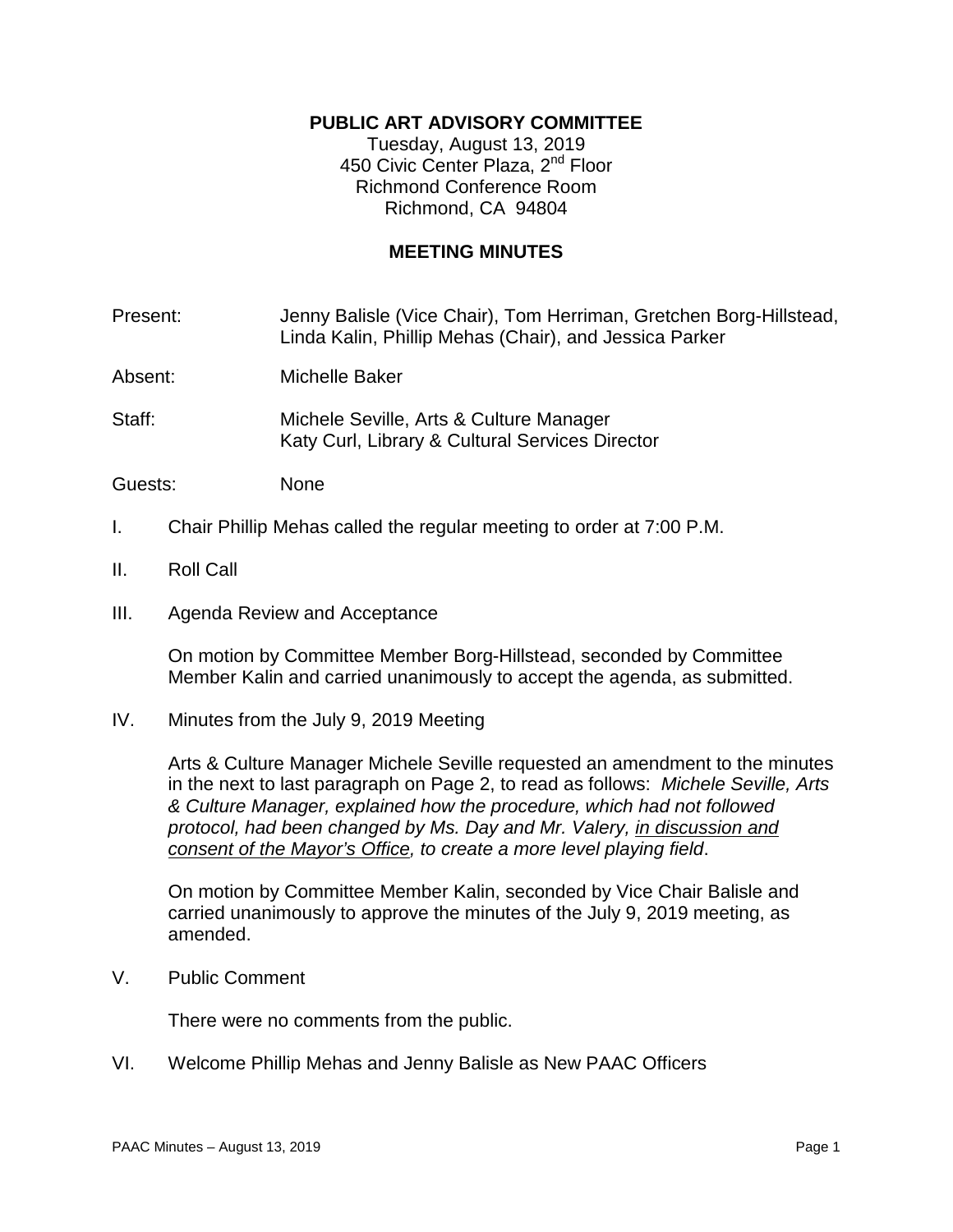Ms. Seville welcomed and acknowledged the experience of the new PAAC Officers; Chair Phillip Mehas and Vice Chair Jenny Balisle.

VII. Report on Website Update

Committee Member Baker was not present at this time to provide a report on the website.

#### VIII. Discussion on Having PAAC Liaisons to Private Development Projects

Ms. Seville advised that one of the instructions to private developers pursuant to the recently developed Public Art Brochure was a requirement to come before the PAAC to present their ideas for public art to get feedback. She described the process that would occur when projects were deemed to be eligible for the one percent for public art requirement, and advised that it would be important for a member of the PAAC to become familiar with and be involved with each project in a more inclusive process working collaboratively.

The public art in private development review process states that the Arts & Culture Division confirms that an artist has been selected, that a signed contract is in place, ensures compliance with the one-percent requirement, and signs off on occupancy on the Planning checklist.

On the discussion of the role of the PAAC liaison to private development projects, which was reminiscent of the Neighborhood Public Art (NPR) grants, the liaison role was recommended to help the process, offer ideas, and get experience in the development process.

Chair Mehas supported a volunteer effort of support for the projects by PAAC members, wanted it to be fun, and recommended the item be placed on each meeting agenda.

Committee Member Kalin suggested the PAAC have the responsibility to extend the expertise of its members to get the best art for the projects. Other members also saw the PAAC as shepherding the art and providing information.

PAAC members identified their projects of interest as follows:

- Shops at Hilltop (Balisle)
- RYSE Center Expansion (Borg-Hillstead)
- PowerPlant Park (Herriman)
- Office Conversion to The Factory Bar (Parker/Kalin)

Chair Mehas advised that he would work with Ms. Seville to identify the role of the liaison to private development projects, to be presented to the PAAC at its next meeting.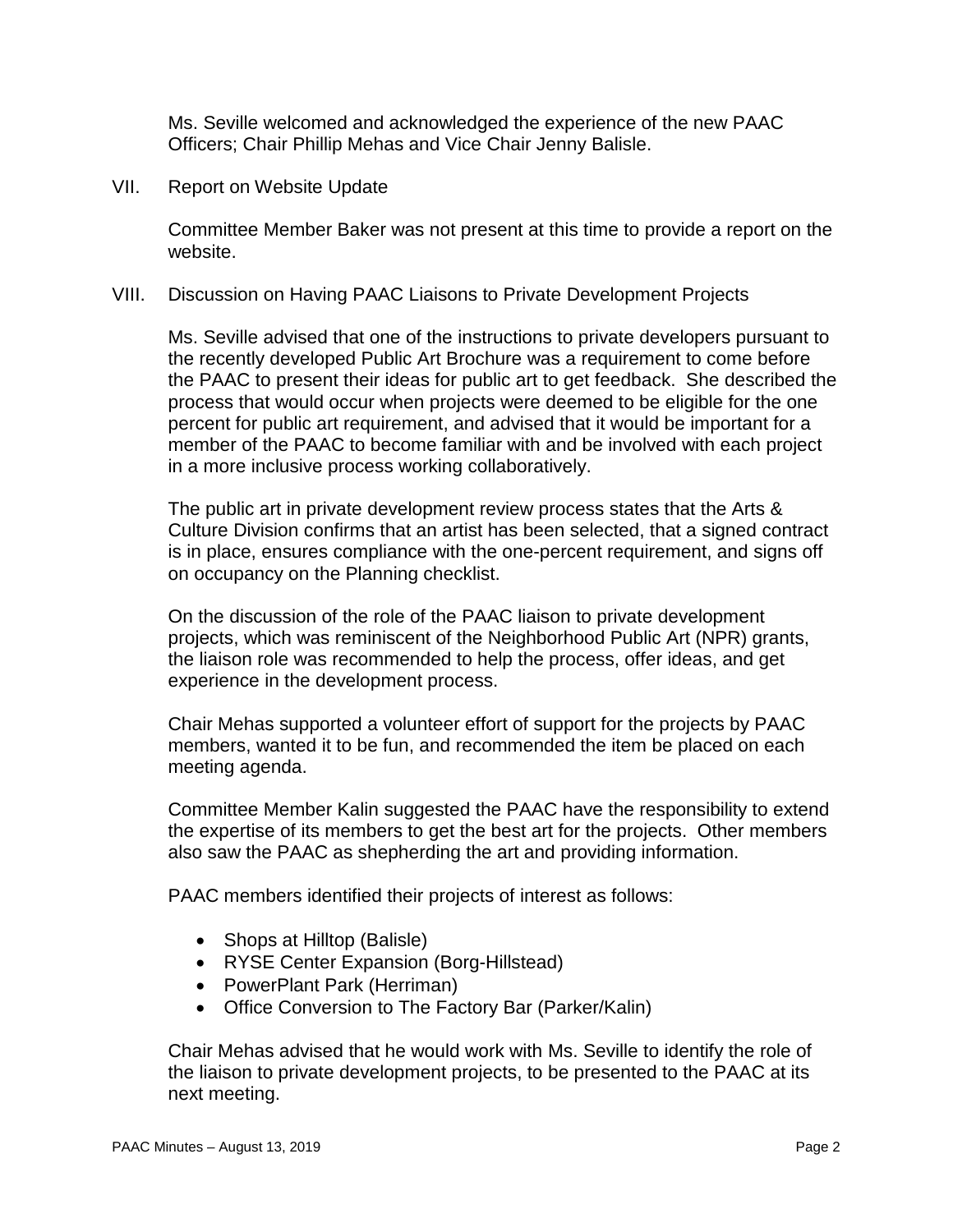Ms. Seville reported that the applicant for the Shops at Hilltop had expressed a desire to bundle the requirement for public art from each shop to be able to provide a more comprehensive art project. The applicant intended to send a boiler plate agreement from their legal department. Richmond's Legal Department would review the agreement to determine whether it met the guidelines of the one percent for art requirement.

Ms. Seville acknowledged the PAAC's request for a report back on the request to bundle the public art requirement, and the request from Committee Member Kalin to be the liaison for the Artists in Cove project and to identify its status.

#### IX. Report on Existing/Future CIP Projects

Given that there would be no CIP projects in the foreseeable future, Ms. Seville recommended that the item be removed from the agenda, although Committee Member Kalin requested that the item be retained on each regular agenda pending the completion of the John Toki project.

# X. Report on 12<sup>th</sup>/Macdonald Private Development Project

Ms. Seville reported that Winifred Day had previously presented the PAAC with the proposed artwork for the 12<sup>th</sup> and Macdonald project, and Ms. Day had requested a summary memo of the City's involvement in the project to be able to submit to the City's Design Review Board (DRB) so that it would know that the PAAC and the Arts & Culture Division had been involved in the selection panel for the artists, had reviewed the submissions, and had talked to developers. She had sent the memo included in the staff report to the Chair of the DRB who had indicated that it was "premature." She disagreed, and it was now in the hands of the private developer to choose which artists the selection panel had thought were most interesting, and she wanted that to be clear to the DRB.

Ms. Seville described the situation with respect to the art project involved which had been initiated many years ago with City discussions with the Oakland artist Mario Chiodo about some grandiose bronze sculpture for a "Dormitory O" monument. She explained that the City of Richmond had been looking for years for a place to install the sculpture and had failed for many reasons. The artwork had become a conversation between the National Park Service and the City. Since the passage of the Public Arts Ordinance, it had been suggested to be sited in one of the public art projects. There was some money in public art (\$400,000) that could go towards that sculpture. She described what had occurred after Ms. Day, the Project Manager for the  $12<sup>th</sup>$  and Macdonald project, had expressed concern how the project had been brought about.

Ms. Day had recommended backtracking and putting out a Call for Art through the Project Manager to create a level playing field to invite other artists in to make a proposal. There had been a selection panel, Committee Member Parker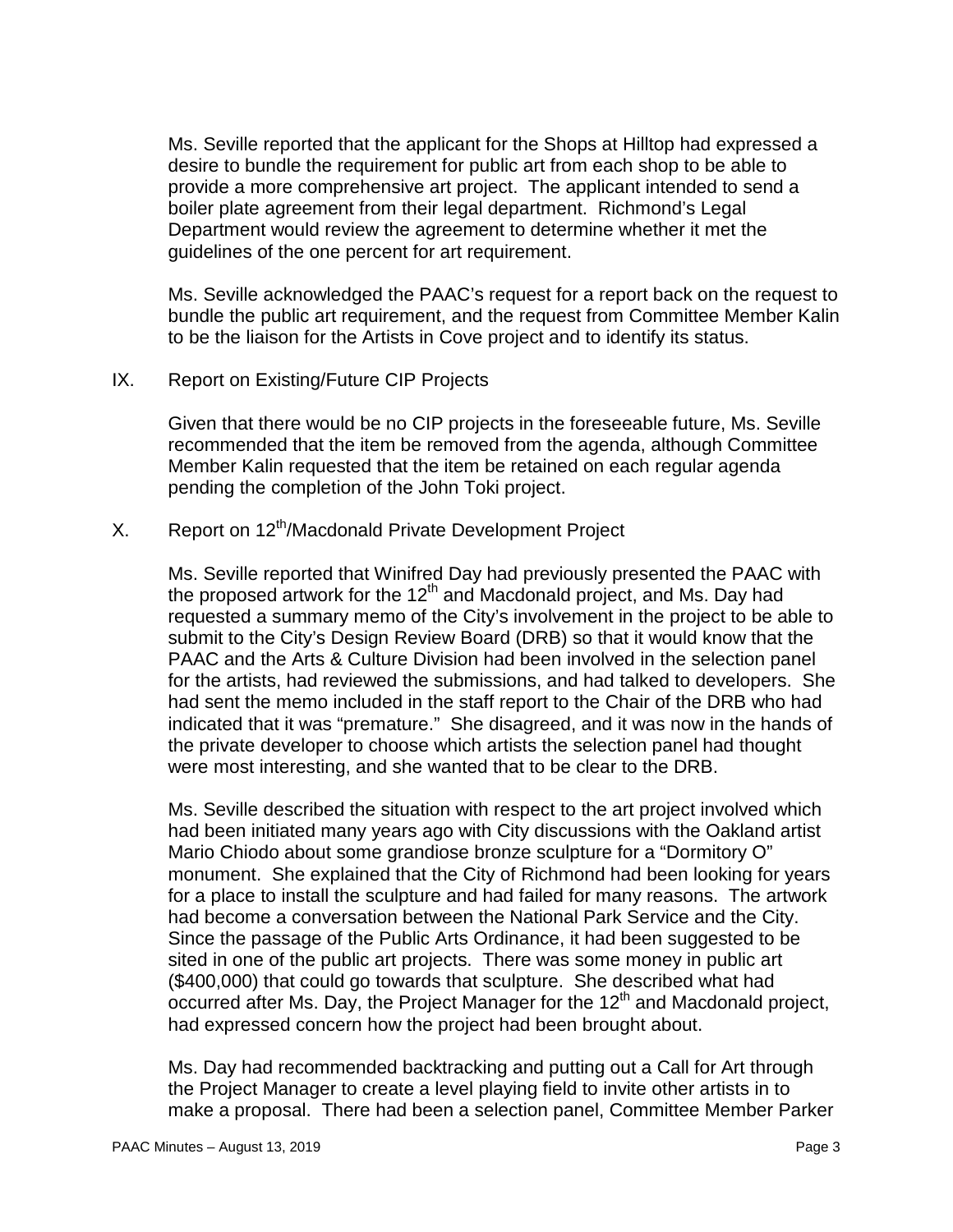had been a member of that panel, and artists had been selected. Ms. Seville clarified that what had occurred with respect to that project had not been part of the City's established process. The developer had indicated that space would be provided for the monument although the City was to raise the money for it. She noted that the situation was upside down and this was the best possible resolution to a difficult political situation.

Committee Member Parker took issue with the transparency of the feedback from those on the selection panel. She had noted her concerns with some of the artists that had been selected along with some represented on the selection panel. She described the process of the selection, identified areas of concern, and asked if it would be worthwhile to point out that the process represented a gesture only and not a working selection panel.

Vice Chair Balisle validated Ms. Parker's time as a dedicated volunteer who had taken time off work thinking that the process related to a serious selection. As professionals, she emphasized that PAAC members needed to be recognized for the time dedicated to the PAAC and to the process, which she reiterated the project had not followed.

Committee Member Kalin stated that when the developer and Ms. Day had presented the pieces from the artist, every piece represented the same theme, the same subject, with no variety, and she suggested the project was being turned into a theme park, which was not good for the City or the developer.

Ms. Seville clarified that the theme had been included in the developer's contract.

Committee Member Kalin suggested that people would not want to walk in and out of their office everyday into a WWII diorama, with flashing red, white and blue lights along an entire wall.

On the concerns expressed, Ms. Seville requested that Committee Members Parker and Kalin memorialize their concerns with the "Dormitory O" theme in writing that could be shared, if requested.

In the discussion, other concerns had been expressed that the art proposal could be offensive to the community and that the PAAC did not want to be included in a selection committee that had accepted the selection of all Caucasian artists to represent an event that had killed African-American men in a primarily African-American neighborhood, and where flashing red and blue lights represented something different to the African-American community.

PAAC members emphasized their responsibility to identify those and other concerns, such as where the art would be constructed. A bullet point Google document was recommended to identify the PAAC's concerns, to return for consideration by the PAAC at the next meeting.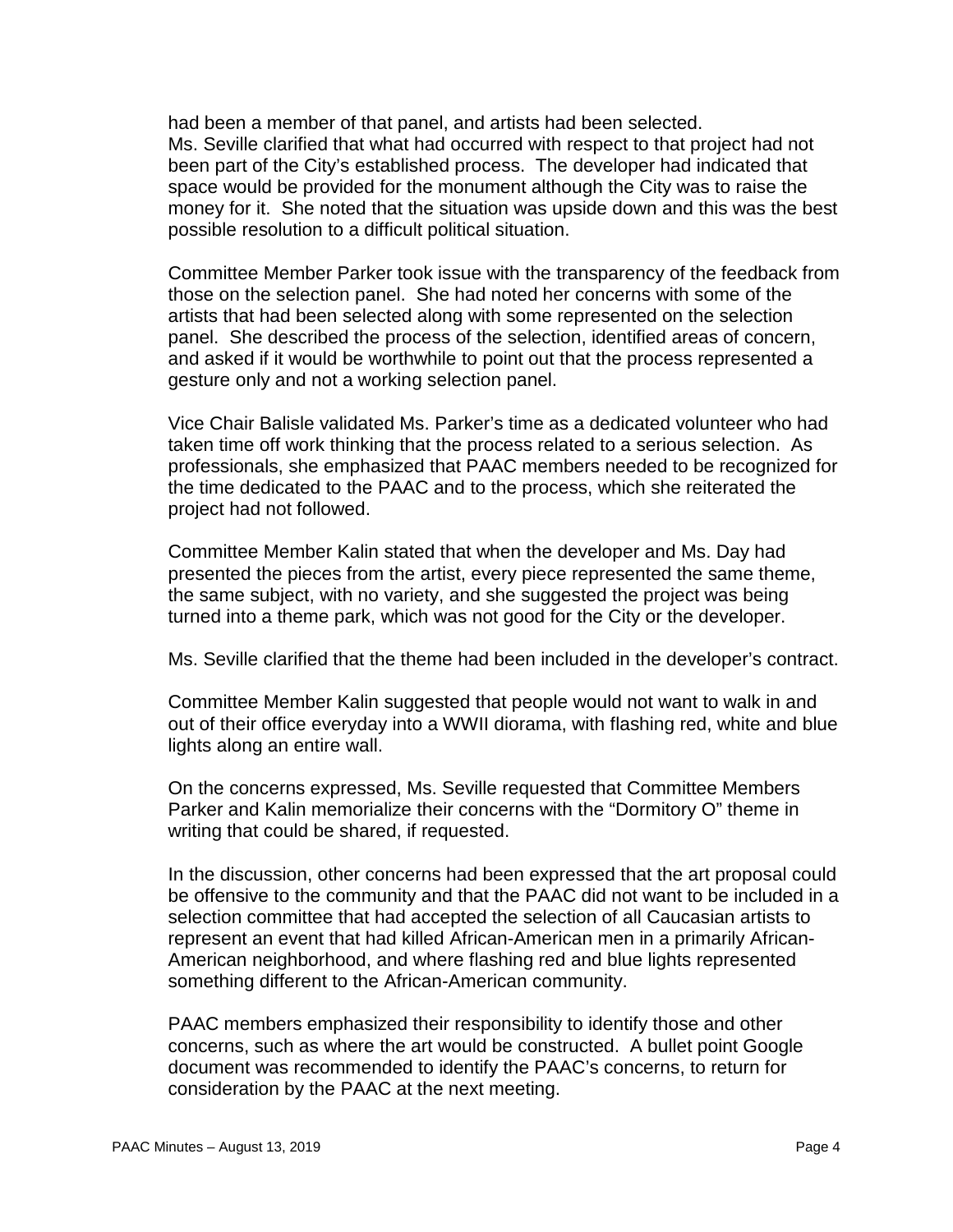XI. Report on Family Justice Center Public Art

Ms. Seville presented the status of John Toki's sculpture for the Family Justice Center, and reported that Mr. Toki had indicated that this had been the most difficult public art project he had ever been involved given its size and internal water elements. She noted that Mr. Toki's contract was due to expire on October 31, 2019, and had been extended to the end of the year to allow completion of the sculpture.

XII. Work Plan Review and Discussion

Vice Chair Balisle described the background and ongoing process to create the Work Plan that had been prepared at the request of the City Manager (Carlos Martinez). She presented the final document that had been reviewed and approved by both the PAAC and the Richmond Arts & Culture Commission (RACC). Since Mr. Martinez was no longer the City Manager, she would submit the Work Plan once a new City Manager had been identified.

The PAAC discussed the implications of waiting or not waiting to submit the Work Plan, and considered ways to encourage the powers that be to listen to and recognize the needs of the PAAC and the RACC along with the hard work that had been done to address those needs.

Ms. Seville suggested that the Work Plan be evaluated to identify a solution to each area of concern, and then identify the best way to accomplish each item since many could be done in-house.

PAAC members expressed frustration and disappointment given the time and effort the volunteer members had expended over multiple years to address the need for policies and procedures and to address the many issues that had stymied the PAAC and RACC over the years, which had gotten to a point of urgency to address those issues.

Ms. Seville advised that she would have a conversation with the City's Legal Department and identify the Work Plan and the issues that had been identified by priority and ask what would have to be done to address those issues.

#### XIII. Staff Report

Ms. Seville reported that there would be an event at the Ferry Terminal on October 5, 2019 from 6:00 to 8:00 P.M., to include a light show that would be on the seven individual sculptures, and funds were being raised to allow the light show 365 nights a year. The Community Conversations Mural would be going up next to the Hacienda Grill. In December there would be an intergenerational conversation at UC Berkeley, with Dante Clark and Betty Reid Soskin to continue the community conversation.